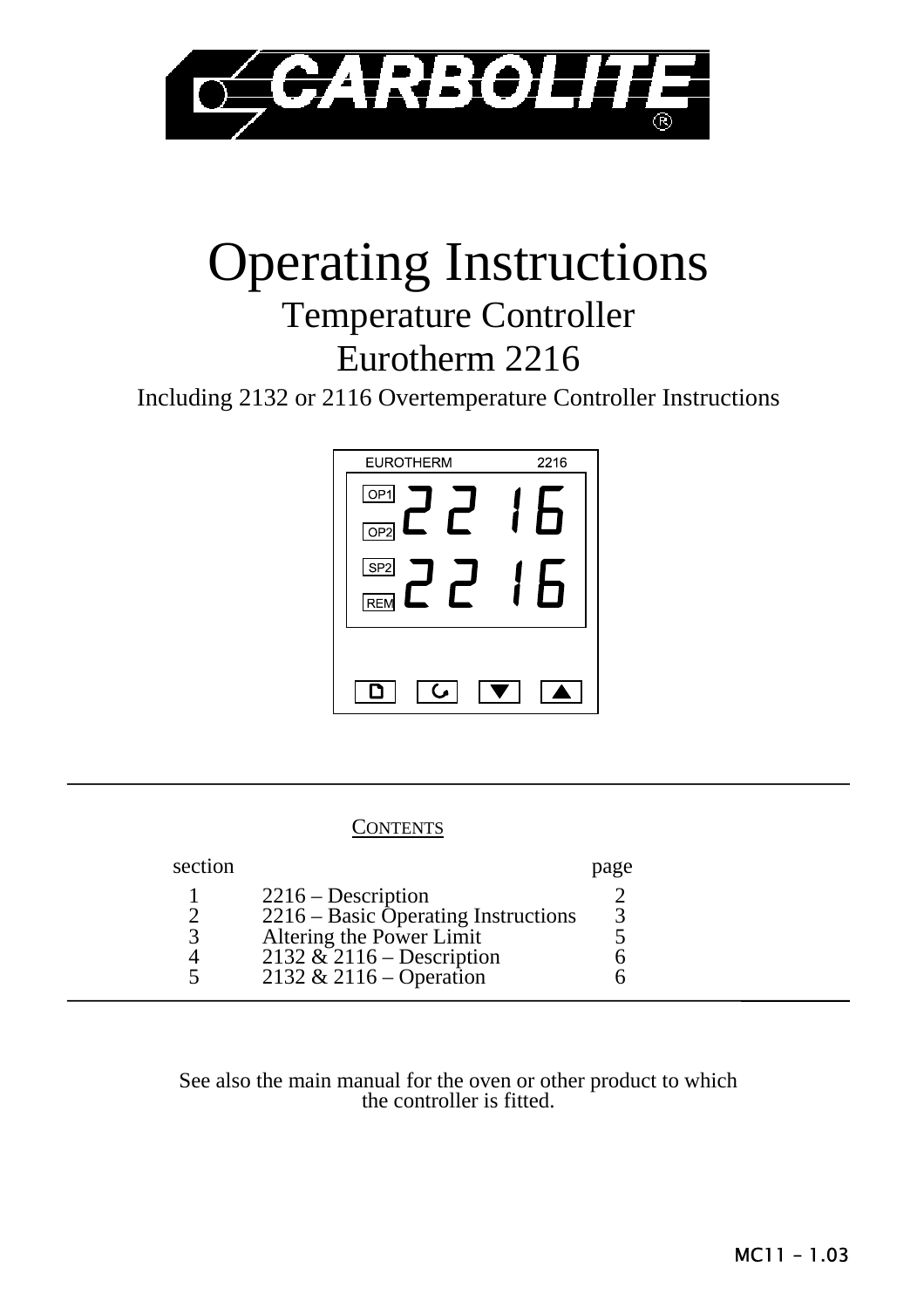# **1 2216 – DESCRIPTION**

#### **1.1 2216 Controller**

 The model 2216 controller is made by Eurotherm, and is fitted by Carbolite configured for immediate use. It is a digital instrument with PID control algorithms. It is supplied as a sleeve fitted controller.

 The 2216 is supplied configured for easy use as a simple temperature controller, where on setting the required temperature the controller immediately attempts to reach and maintain it.

 A ramp-to-setpoint feature is available which may be used to limit the heating rate. This is shown diagrammatically in figs 1 & 2.

 The controller does not contain a real-time calendar, and is not subject to century-end date problems.







fig 2 - control with ramp-to-setpoint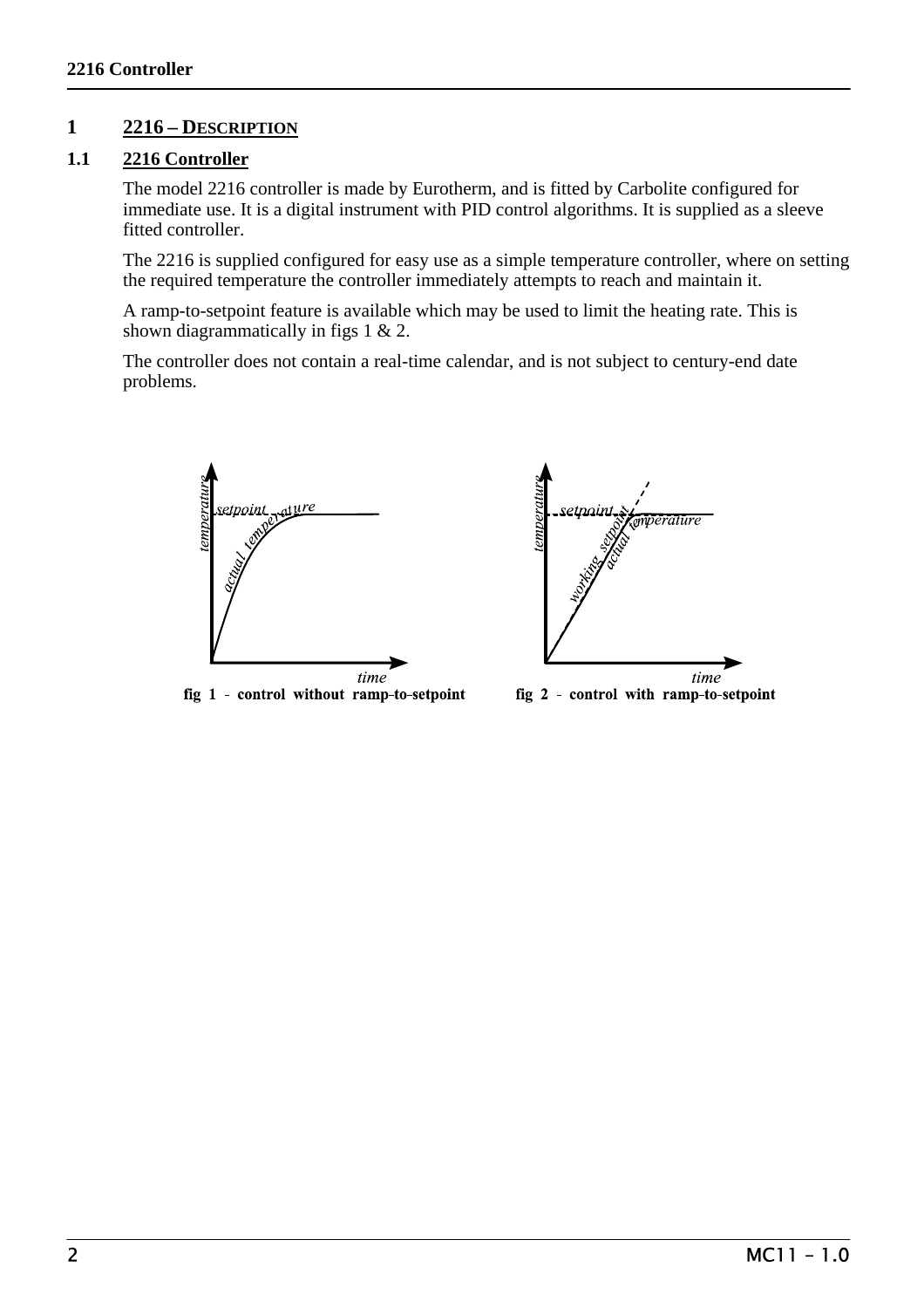# **2 2216 – BASIC OPERATING INSTRUCTIONS**

#### **2.1 Furnace or Oven Controls**

 Most Carbolite products are fitted with an "Instrument Switch" which cuts off power to the controller and other parts of the control circuit. See the instruction manual for the furnace or oven for the overall operating instructions.

 To operate the 2216 there must be power to the furnace or oven, and the Instrument switch must be on. If a time switch is included in the furnace or oven circuit, this must be in an On period.

#### **2.2 The 2216 – Operation**



When switched on, the controller lights up, goes through a short test routine, and then displays the measured temperature and starts to control. The output light glows or flashes as heating occurs.

The **Page** key  $\Box$  allows access to parameter lists within the controller; most lists and parameters are hidden and cannot be accessed by the operator because they contain factory-set parameters which should not be changed.

A single press of the page key  $\Box$  displays the temperature units, normally set to  $\degree C$ ; further presses reveal the lists indicated in the Navigation Diagram in section 2.6. The **Scroll** key 4 allows access to the parameters within a list. Some parameters are display-only; others may be altered by the operator. Some parameters only appear in appropriate circumstances – for example, working setpoint does not appear if setpoint ramp rate is Off.

A single press of the scroll key  $\circ$  displays the temperature units; further presses reveal the parameters in the current list indicated in the Navigation Diagram.

To return to the Home list at any time, press Page  $\Box$  and Scroll  $\circlearrowleft$  together, or wait for 45 seconds.

The **Down**  $\nabla$  and **Up**  $\triangle$  keys are used to alter the setpoint or other parameter values.

#### **2.3 Basic Operation**

Normally no operator action is required other than entering the setpoint, as the 2216 starts to control on being switched on, as described above.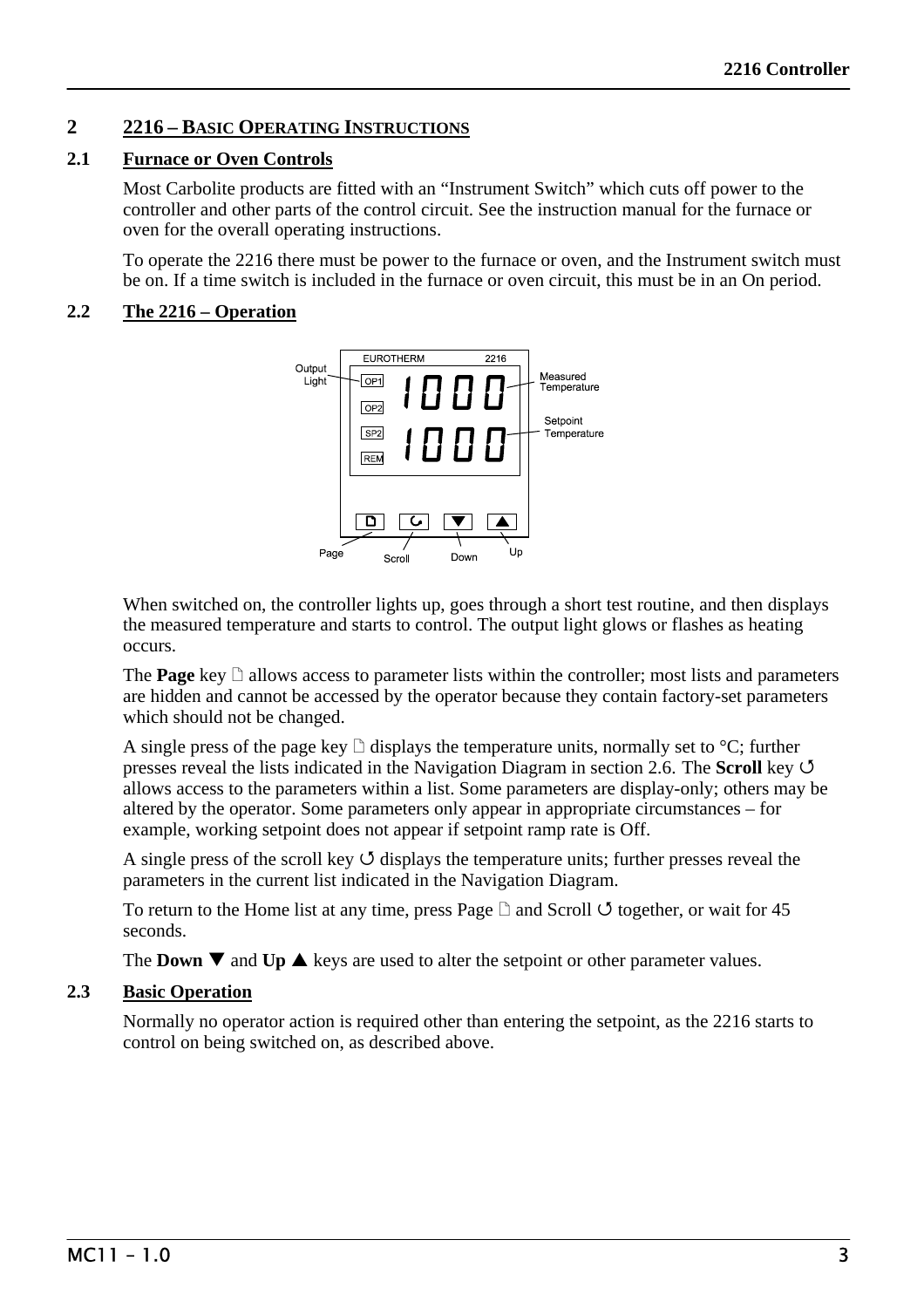#### **2.4 Altering the Setpoint**

With the display at "home", showing the measured temperature, press Down  $\nabla$  or Up  $\blacktriangle$  once to display the setpoint; press again or hold down to adjust it. The display returns to the measured temperature when no key is pressed for 0.5 seconds.

#### **2.5 Altering the Ramp Rate**

It is possible to limit the rate of heating by setting a ramp rate. Press Scroll  $\circ$  until the legend  $SPr \tau$  (SetPoint ramp rate) is displayed. Use Down  $\nabla$  or Up  $\blacktriangle$  to display and adjust the value.

 The ramp rate sets the maximum rate of heating or cooling in degrees per minute. A value of OFF cancels the ramp rate, allowing heating and cooling at the maximum rate. When this feature is in use, there is a "working setpoint" which can be viewed at any time by scrolling to w.SP and pressing  $\nabla$  or  $\triangle$ .

 Fig 1 and fig 2 indicate the possible difference between running without and with a ramp-tosetpoint value (depending on the load and the value used).

#### **2.6 2216 Navigation Diagram**

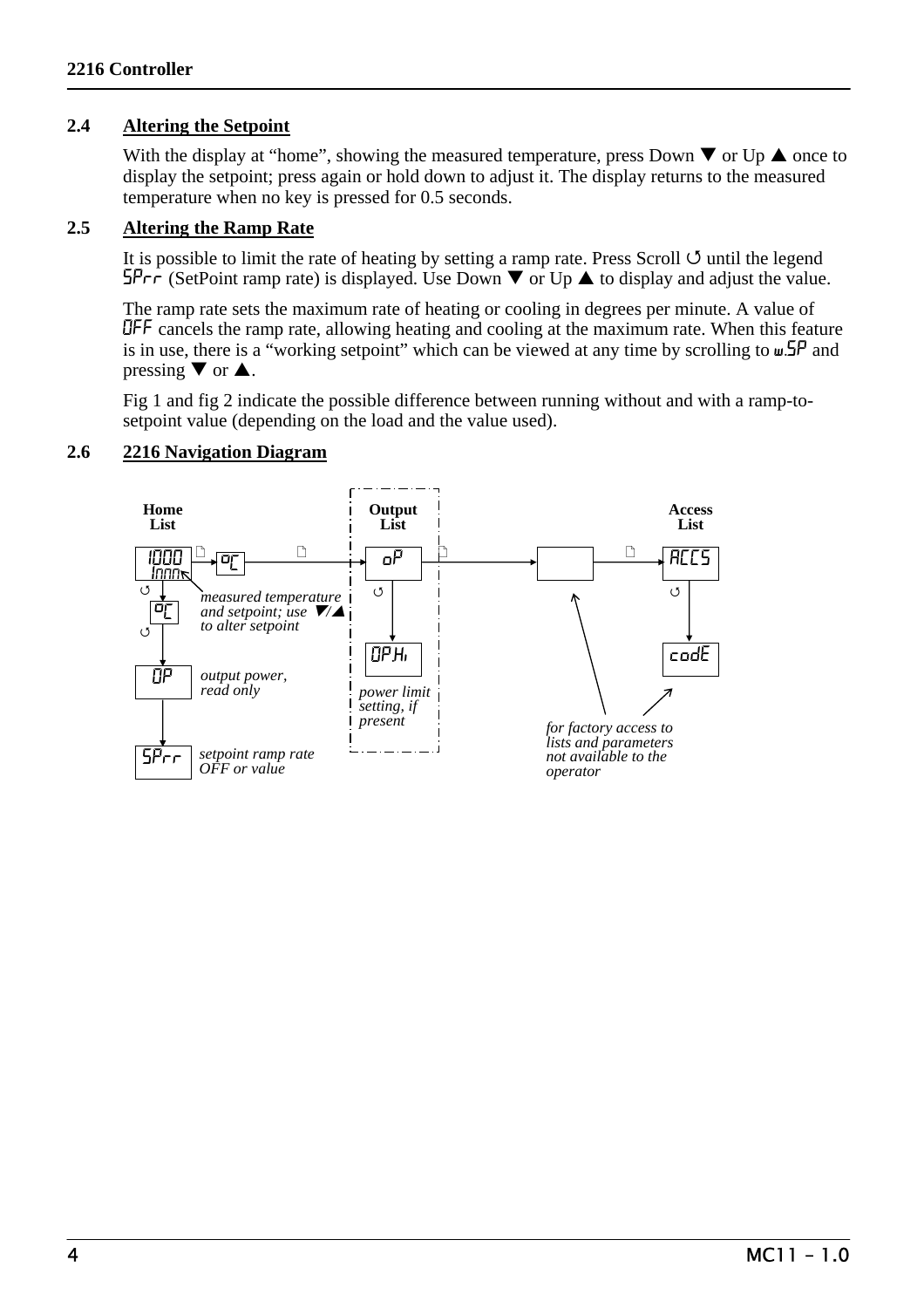# **3 ALTERING THE POWER LIMIT**

#### **3.1 Overview**

Depending on the furnace or oven model the power limit parameter  $\Box$ PH<sub>i</sub> (Output High) may be accessible or hidden.

For silicon carbide heated furnaces the parameter is accessible to allow for compensation for element ageing (see the appropriate section in the furnace manual). In wire-heated chamber or tube furnaces, reducing the power limit is a convenient method of improving control at low temperatures, as outlined below.

The power limit may be set to zero to permit demonstration of the controls without heating.

In many models the power limit setting depends on the supply voltage; usually the furnace or oven manual contains details: if in doubt, contact Carbolite for advice.

*The power limit parameter does not apply to the overtemperature controller, if present.* 

#### **3.2 Altering the value**

Press Page  $\Box$  until  $\Box$ P (output list) is displayed. Press Scroll  $\Box$  until  $\Box$ PH<sub>i</sub> (Output High) is displayed. Press Down  $\nabla$  or Up  $\triangle$  once to display the value of  $\Box$ PH<sub>i</sub> and write down the value. To alter the value, use Down  $\blacktriangledown$  or Up  $\blacktriangle$ . Note that setting the value to zero prevents the furnace or oven from heating.

**Caution:** Do not increase the power limit value to a value above the design level for the oven or furnace model, or to a value above that correctly calculated for Silicon Carbide elements. The heating elements could burn out, or other damage could be caused.

#### **3.3 Control at Low Temperatures**

 If a product is to be used at temperatures much lower than its design maximum, control stability can often be improved by reducing the power limit. Remember to make a record of the original setting before altering the power limit.

 Example: It is desired to run a 1200°C furnace at 300°C. The normal control settings can be expected to cause excessive overshoot as the furnace reaches temperature. If the power limit  $\Box$ PH<sub>i</sub> is normally set to 100%, try a setting of 40%. This should greatly reduce the overshoot. (There is no firm calculation rule to get this example setting of 40% – experiment may be required to achieve a good result. Avoid power limits below about 30% – control accuracy falls off at such levels.)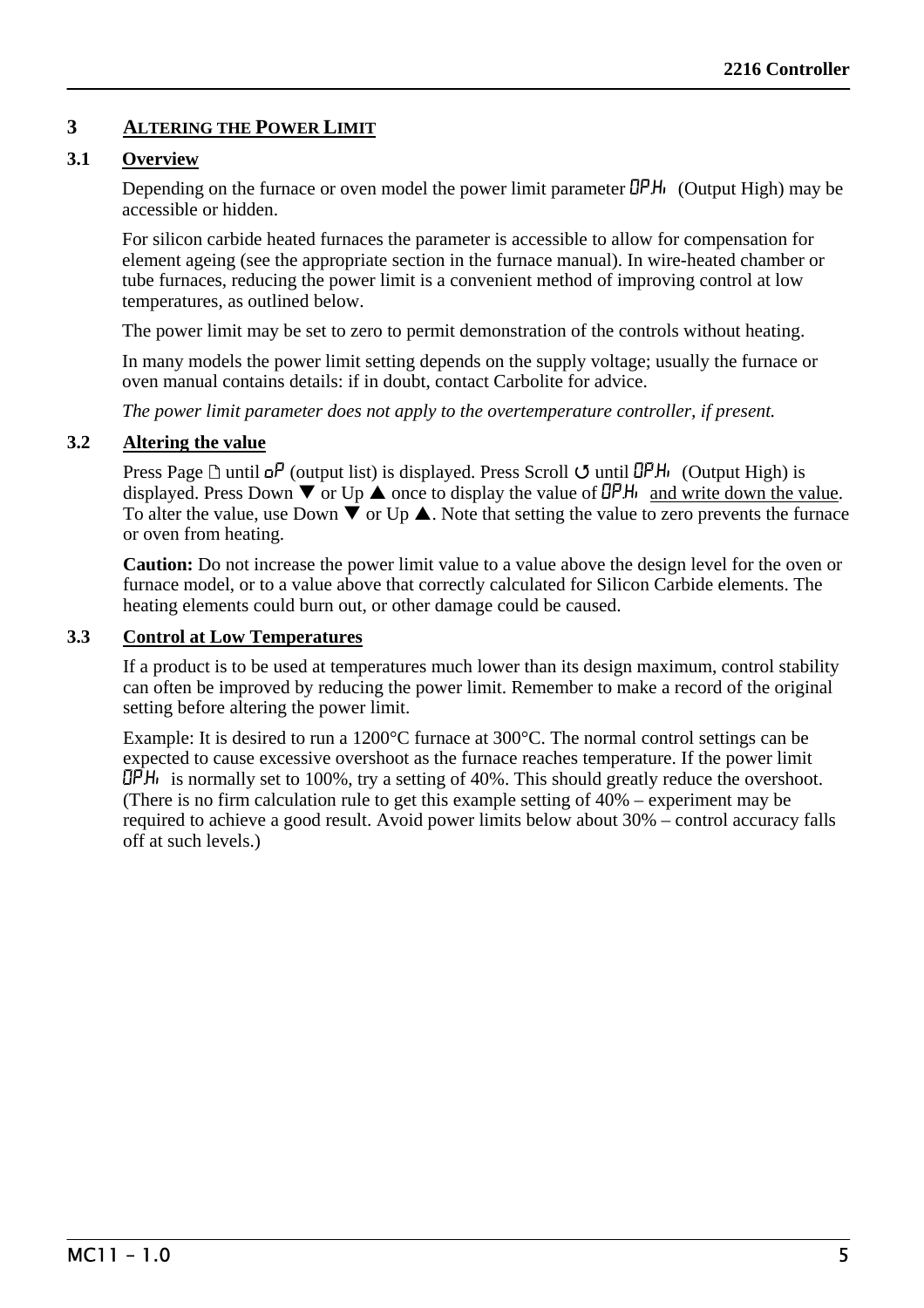#### *note: the following sections apply only when overtemperature control is fitted*

# **4 2132 & 2116 – DESCRIPTION**



 The model 2132 and 2116 overtemperature controllers are made by Eurotherm, and are fitted by Carbolite configured for immediate use. They are digital instruments with a latching alarm, requiring no additional panel controls for its use. The instruments are similar in function, but the 2116 is physically larger.

 The controllers feature easy setting of overtemperature setpoint, and reading of current temperature at the overtemperature sensor.

They do not contain a real-time calendar, and are not subject to century-end date problems.

 To operate the controller there must be power to the furnace or oven, and the Instrument switch must be on. If a time switch is included in the furnace or oven circuit, this must be in an On period.

 When an overtemperature condition occurs, the controller cuts the power to a contactor, which in turn cuts power to the heating elements. Power is not restored until the controller is "reset". Other components do not generally have power to them cut on overtemperature; oven fans usually remain running, but may not do so if other options (such as a door switch) are fitted.

# **5 2132 & 2116 – OPERATION**

When switched on, the controller lights up, goes through a short test routine, and then displays the measured temperature or the overtemperature setpoint.

The **Page** key  $\Box$  allows access to parameter lists within the controller; most lists and parameters are hidden and cannot be accessed by the operator because they contain factory-set parameters which should not be changed.

A single press of the page key  $\Box$  displays the temperature units, normally set to  $\degree C$ ; further presses reveal the lists indicated in the Navigation Diagram in section 5.6.

The **Scroll** key  $\circ$  allows access to the parameters within a list. Some parameters are displayonly; others may be altered by the operator.

A single press of the scroll key  $\circ$  in the Home list displays the temperature units; further presses reveal the parameters in the current list indicated in the Navigation Diagram.

To return to the Home list at any time, press Page  $\Box$  and Scroll  $\circlearrowleft$  together, or wait for 45 seconds.

The **Down**  $\nabla$  and **Up**  $\triangle$  keys are used to alter the setpoint or other parameter values.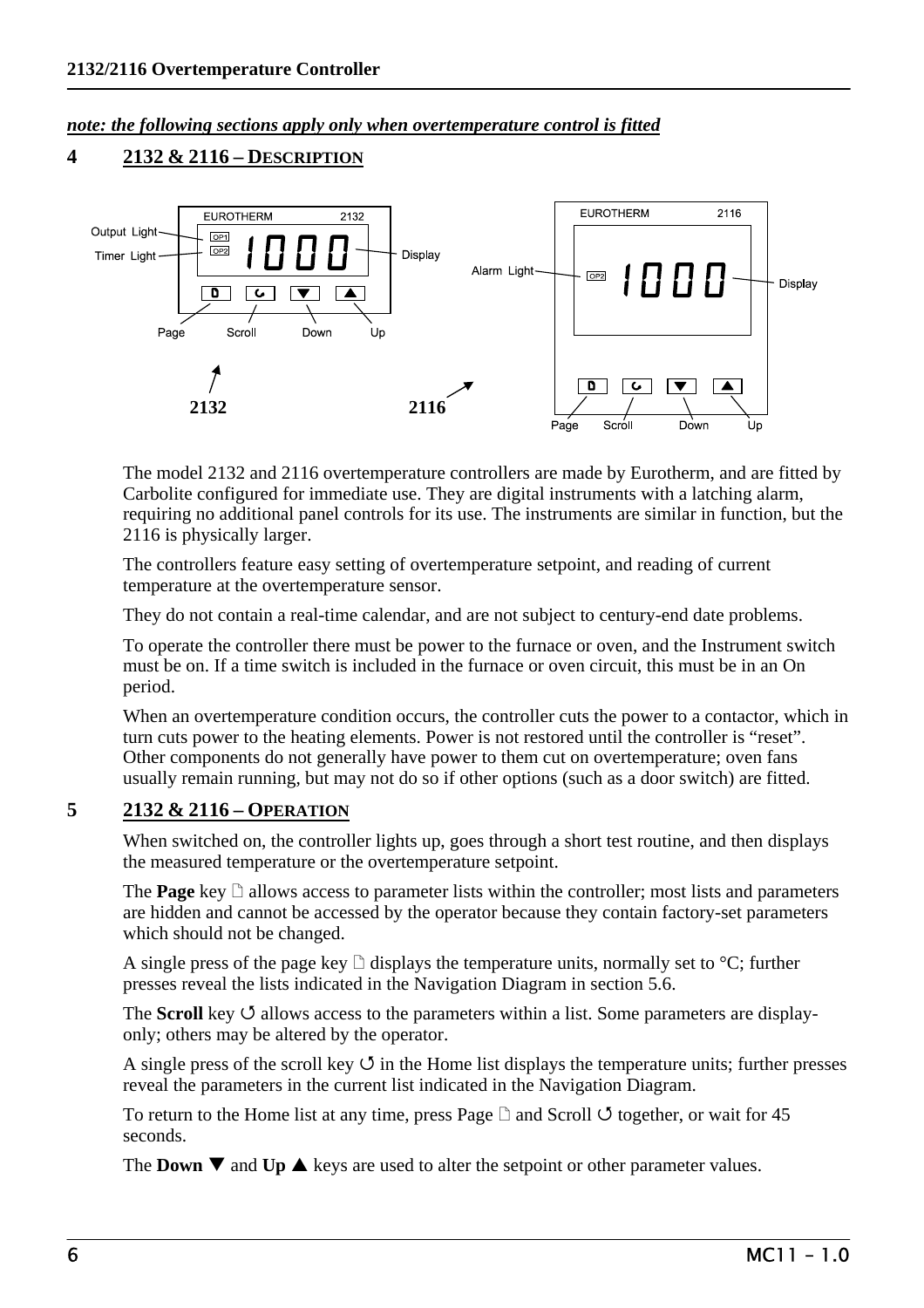#### **5.1 Basic Operation**

Use **Down**  $\nabla$  and **Up**  $\triangle$  to alter the overtemperature setpoint. This should normally be set a little above the maximum working temperature (say 15°C above). The unit is supplied at 15°C above the furnace or oven maximum working temperature.

Press **Scroll**  $\circ$  to view the present temperature as seen by the overtemperature controller. Press it twice, because the first press shows the temperature units (°C).

#### **5.2 Overtemperature Alarm**

 If an overtemperature condition occurs, the OP2 indicator flashes, and an alarm message 2FSH also flashes, alternating with the setpoint. Power to the heating elements is disconnected.

#### **5.3 Resetting the Overtemperature Alarm**

To acknowledge the alarm press **Scroll** and **Page** together.

 If the alarm is acknowledged while there is still an overtemperature condition, the OP2 indicator stops flashing but continues to glow. The 2FSH alarm continues to flash until the overtemperature condition is cleared (by the temperature falling), when normal operation resumes.

 If the alarm is acknowledged when the temperature has dropped (or after the overtemperature setpoint has been raised) such that the overtemperature condition no longer exists, then the furnace or oven immediately resumes normal operation.

#### **5.4 Sensor Break**

 The overtemperature cut-out system also operates if the overtemperature control thermocouple breaks or becomes disconnected. The message S.br flashes instead of 2FSH.

#### **5.5 Audible Alarm**

 If an audible alarm is supplied for use with the overtemperature controller, then it is normally configured to sound on overtemperature condition, and to stop sounding when the alarm is acknowledged as given in section 5.3. Note that the alarm may sound during controller start-up.

 It is not possible to cover in this manual other possible alarm features which may be included by customer special order.

#### **5.6 2132 & 2116 Navigation Diagram**